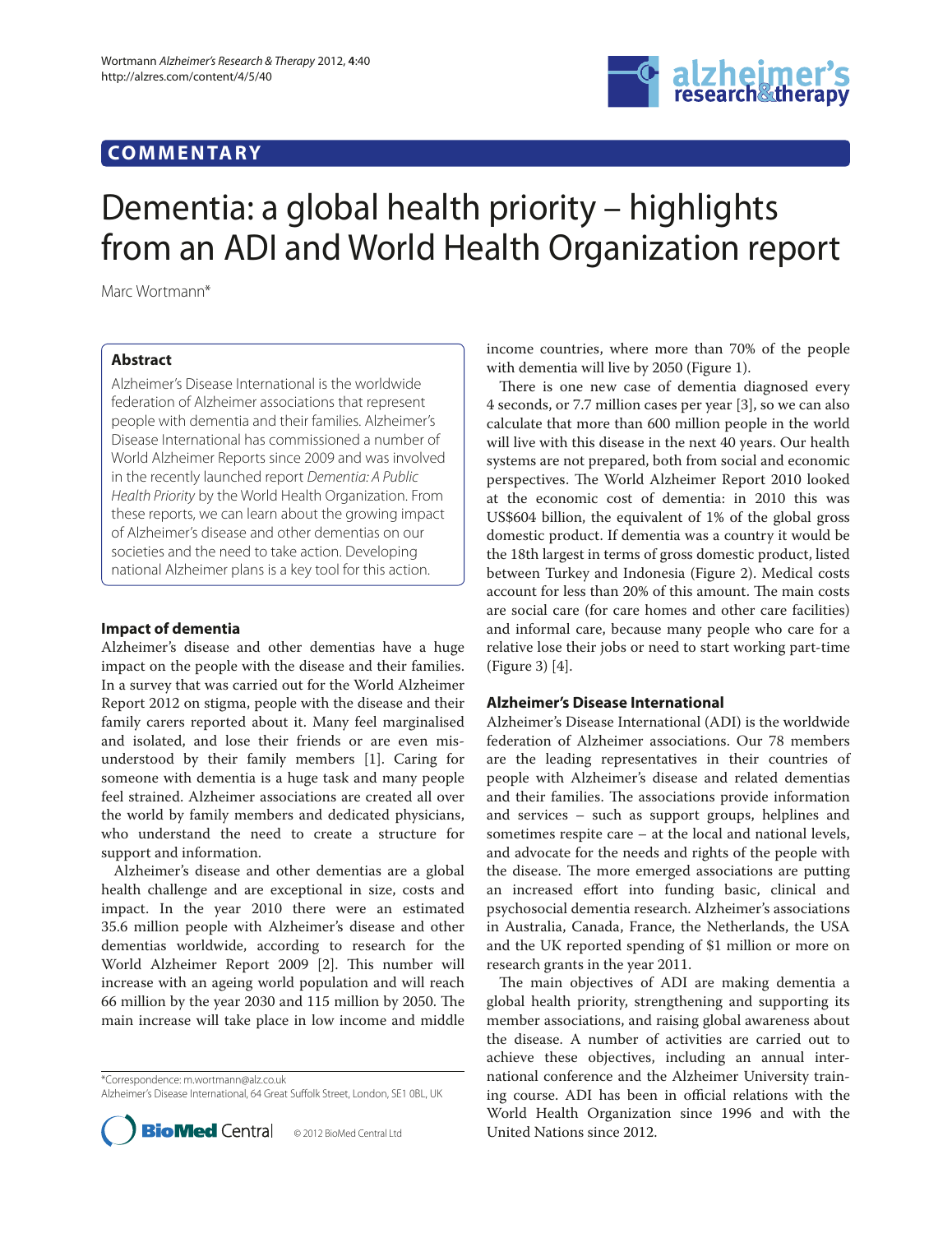



To enhance global public policy on dementia, ADI has released reports on the global prevalence of dementia (World Alzheimer Report 2009), the economic cost of dementia (World Alzheimer Report 2010) and the benefits of early diagnosis and intervention (World Alzheimer Report 2011). ADI worked with the World Health Organization on the report *Dementia: A Public Health Priority* that was launched in Geneva in April 2012 [3] . This report confirms previous data and provides an overview for all aspects of the disease. The report recommends that every country should develop a national Alzheimer and dementia plan, and gives a framework for action. This framework includes the following stages [5].

The framework initially involves advocacy and awareness raising. Advocacy targets governments at all levels to encourage policies that will improve dementia care and services. Awareness raising focuses on the general public, as well as families and healthcare professionals, to improve their understanding of dementia and to change attitudes and practices.

Developing and implementing dementia policies and plans should be carried out across governmental departments on all medical, social, legal and economic aspects



of the disease. Plans should be put together and implemented in collaboration with academia, nongovernmental organisations, professional organisations and governmental departments and agencies.

The third stage of the framework concerns health and social system strengthening. It is essential that health and social systems are equipped to provide the range of care and services that people with dementia and family caregivers need. This includes capacity-building and education among healthcare professionals and investments in health information systems.

Finally, research and evaluation should complete the framework. Each country should develop a research agenda, and there is need for international collaboration and public/private partnerships to make progress in basic science and finding new and more effective treatments. The agenda will be multidisciplinary. Countries also need to monitor the course of the dementia epidemic for changes in prevalence and incidence that might indicate success or failure of measures.

ADI wants to work with its member organisations and other international nongovernmental organisations to make this framework happen.

A number of countries now have Alzheimer or dementia plans – for instance, Australia, South Korea, France, the UK, Norway and Denmark. The USA is working on a plan and has published a draft. There are also policy initiatives in Mexico and India. These plans are promising and other countries can learn from the first experiences. From the data, it is clear that we have no time to lose!

#### **Abbreviations**

ADI, Alzheimer's Disease International.

#### **Competing interests**

MW receives a salary from ADI.

Published: 21 September 2012

#### **References**

1. World Alzheimer Report 2012, Overcoming the Stigma of Dementia [http://www.alz.co.uk/research/world-report-2012]